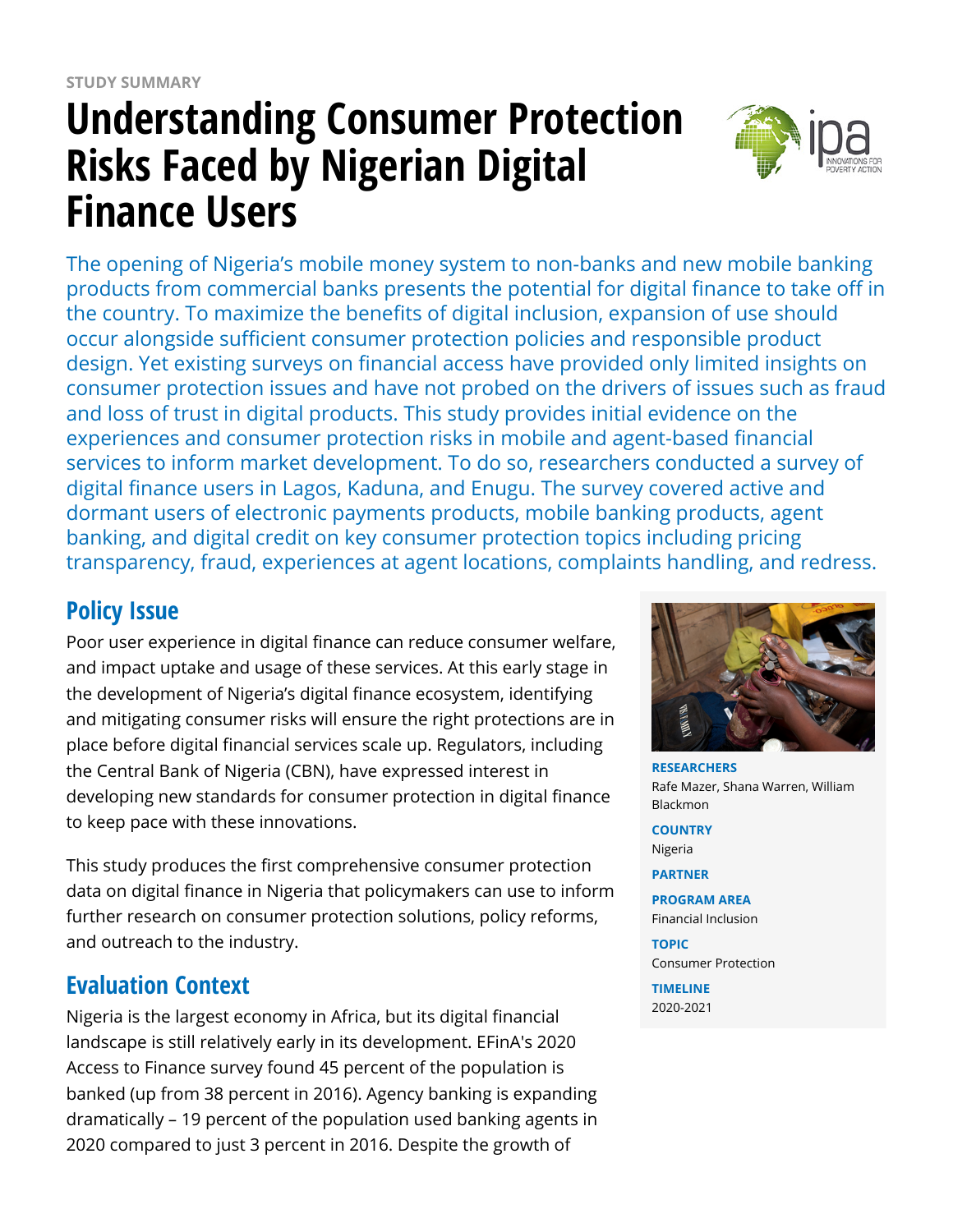digital finance and agency banking in Nigeria, little has been done to understand the types of consumer protection risks consumers face when engaging in these new services. Limited evidence suggests issues such as agent overcharging, limited pricing transparency, and scams targeting digital accounts are all common. For example, nearly 2 in 5 agents charge customers more than the maximum fee allowed by the Central Bank of Nigeria.

### **Details of the Intervention**

#### *This is not a randomized evaluation*

This study involves an in-person survey of customers leaving agent banking locations in three urban centers in Nigeria: Enugu, Kaduna, and Lagos. This survey aimed to answer key questions on consumer protection in digital finance:

- Which consumers suffer from fraud, and what traits or actions expose them to these risks?
- Which consumers utilize formal complaints channels when they suffer an issue, and what keeps them from obtaining an effective resolution?
- What do consumers understand about the terms of the digital financial services they use?

To answer these questions, researchers conducted a survey between August 2020 – February 2021 of 752 digital finance consumers, randomly selected in-person. Researchers filtered respondents based on their recent use of digital finance products such as mobile money, mobile banking, and digital loans. The survey lasted approximately 30 minutes and covered a range of consumer protection topics including pricing and transparency, competition and choice, fraud, and agent misconduct. Furthermore, researchers disaggregated data by demographic characteristics such as gender and age.

#### **Results and Policy Lessons**

Given the location of the surveys and screening to include only digital finance users, the respondents had higher education and income levels than the general Nigerian population. Digital financial services in Nigeria are predominantly bank-based, in contrast to mobile-money led African markets like Kenya and Uganda. Mobile loans have limited uptake in Nigeria, and its users are significantly higher educated and have higher income on average than the Nigerian population. Mobile money was primarily used for person-to-person transfers. Brand reputation and familiarity were the primary factors in consumer choice of mobile banking providers. Agent selection is primarily based on proximity to the consumer.

Extra or unexpected charges and phishing or scam attempts were the most frequent challenges faced by consumers of digital financial services. Respondents were most likely to experience challenges with mobile money and mobile banking. Education and age appear to be the most significant demographic factors in whether consumers reported challenges. Most respondents (65 percent) took no action in response to their biggest concerns. Consumers that did address challenges tended to do so in-person. Those who could not resolve issues were more likely to change or reduce use of digital financial services.